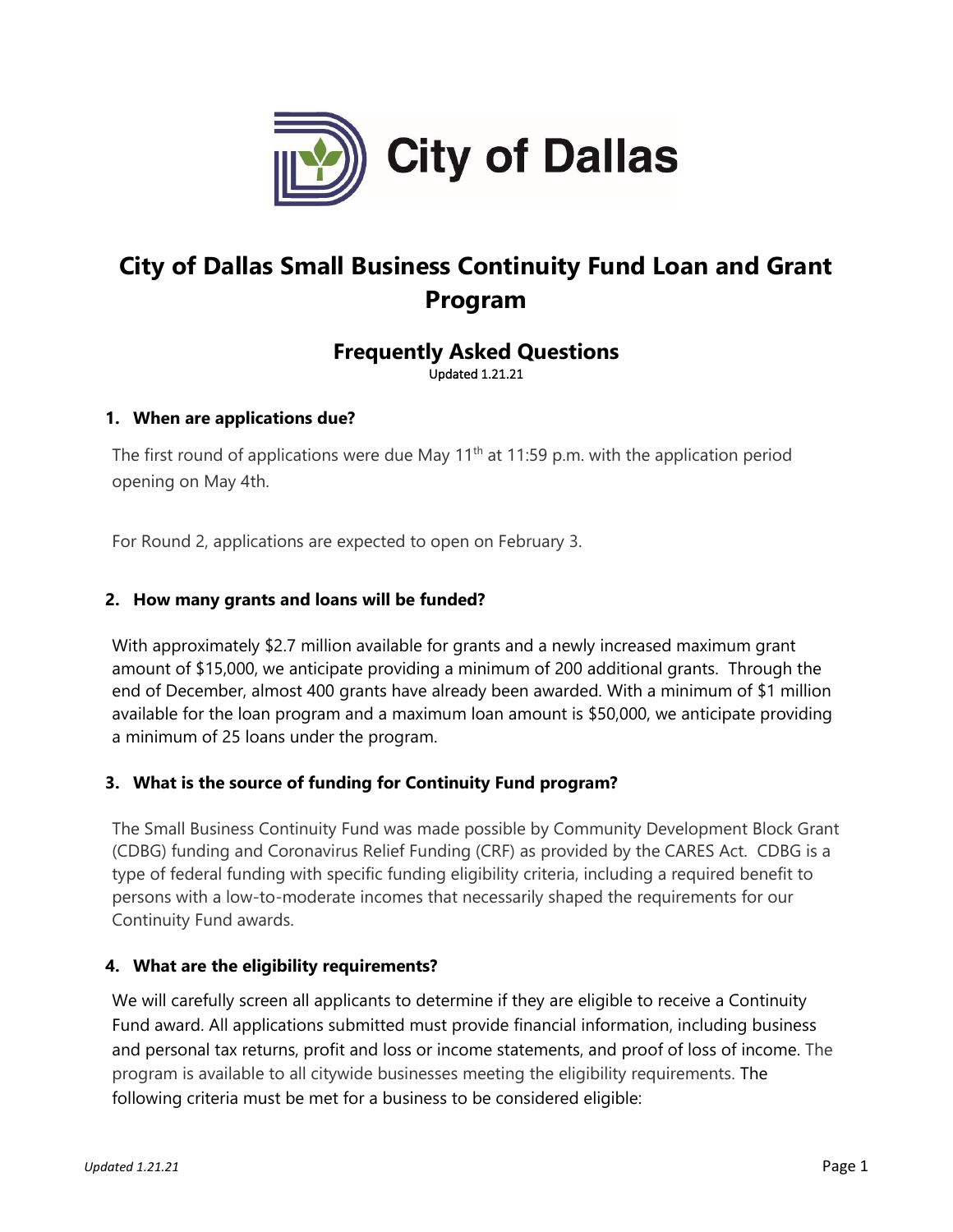### **a. Geographic location requirement:**

Businesses must be **located in Dallas**. Businesses not located within Dallas city limits are disqualified, in accordance with federal funding eligibility guidelines.

### **b. Physical location requirement:**

Businesses must operate out of a physical location within Dallas city limits. Physical location includes a 'brick and mortar' edifice, farmers market, and other types of physical locations, which may include a home-based business. Dallas P.O. boxes do not meet the physical location requirements. This will be verified through a review of the Certificate of Occupancy as granted by the City of Dallas, the Secretary of State's Certificate of Formation or other relevant documentation.

### **c. COVID-19-related harm requirement:**

The business must be able to demonstrate that they have experienced a loss of revenue of at least 25% due to COVID-19.

### **d. Maximum business size:**

The business must have annual revenues under \$1.5 million for 2019.

### **e. Eligible workers:**

Under federal program requirements, all recipients of federal funds must be eligible to work in the United States.

# **For CDBG Grants only, applicants must meet criteria f OR g:**

### **f. Micro-enterprise status requirement:**

Microbusiness owners must meet the income requirements established by federal funding eligibility guidelines. Micro-business owners had to have low-moderate income (less than 80% of the Area Median Income). Micro-businesses need to employ five people or fewer, in accordance with federal funding eligibility guidelines.

| 80% Area Median Income - Dallas MSA |
|-------------------------------------|
|                                     |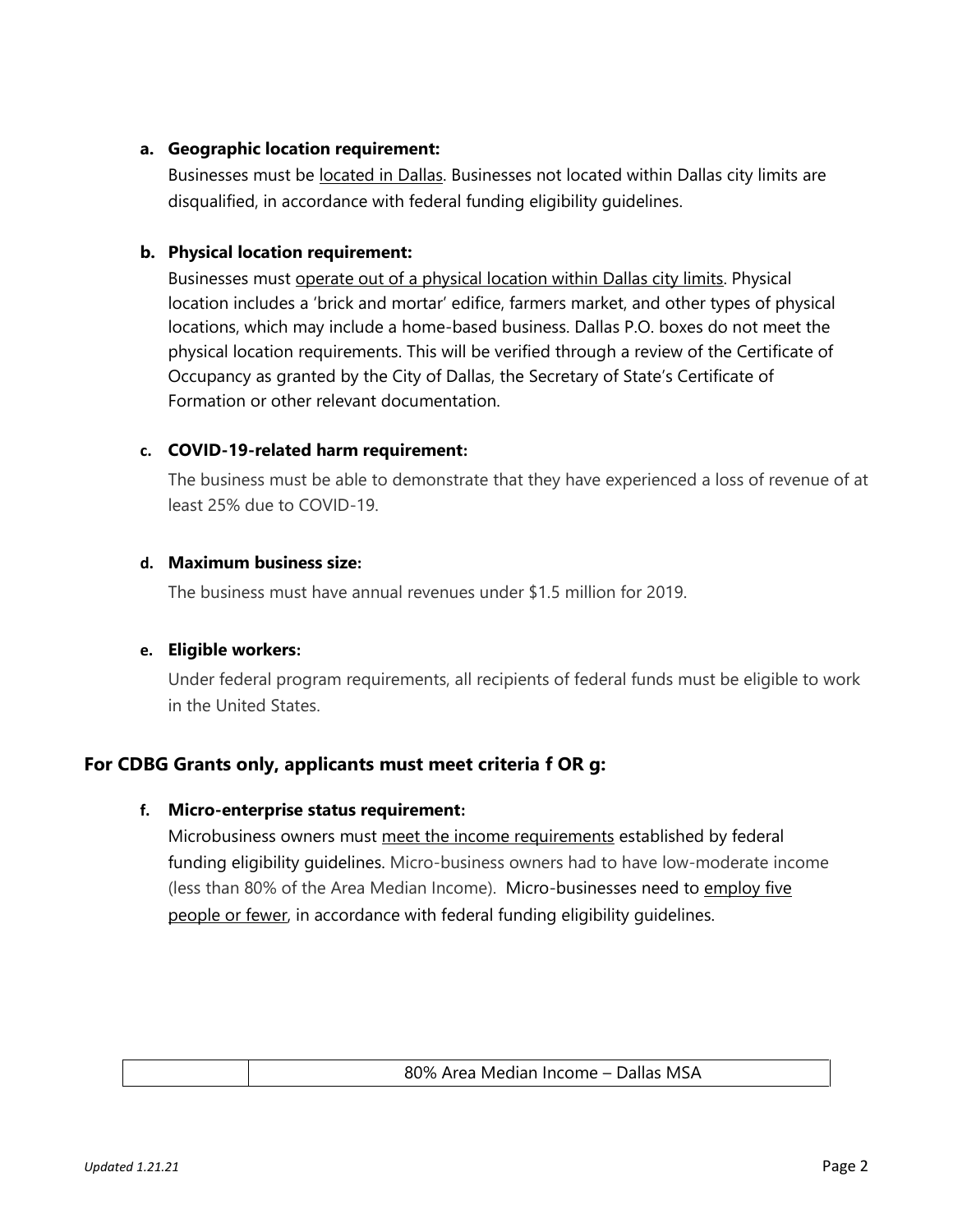| # of People<br>ın |        |        |        |        |        |        |        |        |
|-------------------|--------|--------|--------|--------|--------|--------|--------|--------|
| Household         |        |        |        |        |        |        |        |        |
| Household         | 48,300 | 55,200 | 62,100 | 68,950 | 74,500 | 80,000 | 85,500 | 91,050 |
| Income            |        |        |        |        |        |        |        |        |

FY2020 HUD income limits for Dallas, TX MSA

#### **g. Low to moderate income (LMI) employees requirement:**

Businesses that do not meet the microbusiness definition must create or retain at least 1 job to benefit the LMI population. Each business owner must submit an income eligibility certification form documenting the creation/retention of at least one job for LMI residents. Forms must indicate income levels and Dallas residency.

### **5. What businesses are NOT eligible to apply?**

Businesses that do not meet the funding qualifications are ineligible. Additionally, businesses restricted to patrons above the age of 18 are not eligible for awards (e.g. night clubs and bars, smokeshops, and sexually oriented businesses are not eligible). Due to federal requirements, non-profit organizations are not eligible to apply either.

### **6. Is there a maximum business size?**

Businesses with more than 50 employees are not eligible. Businesses with annual revenues greater than \$1.5 million are not eligible.

### **7. How are full-time equivalents (FTEs) determined?**

CDBG program guidance defines a FTE as 40 hours per week.

# **8. How is "at least 51% LMI workers" documented?**

CBDG guidelines requires that economic development activities must meet a national objective. The national objective for the creation and retention of permanent jobs, requires that at least 1 full-time job supported by this funding will be available or held by low to moderate income individuals (80% of AMI). Businesses will be required to provide the following documentation: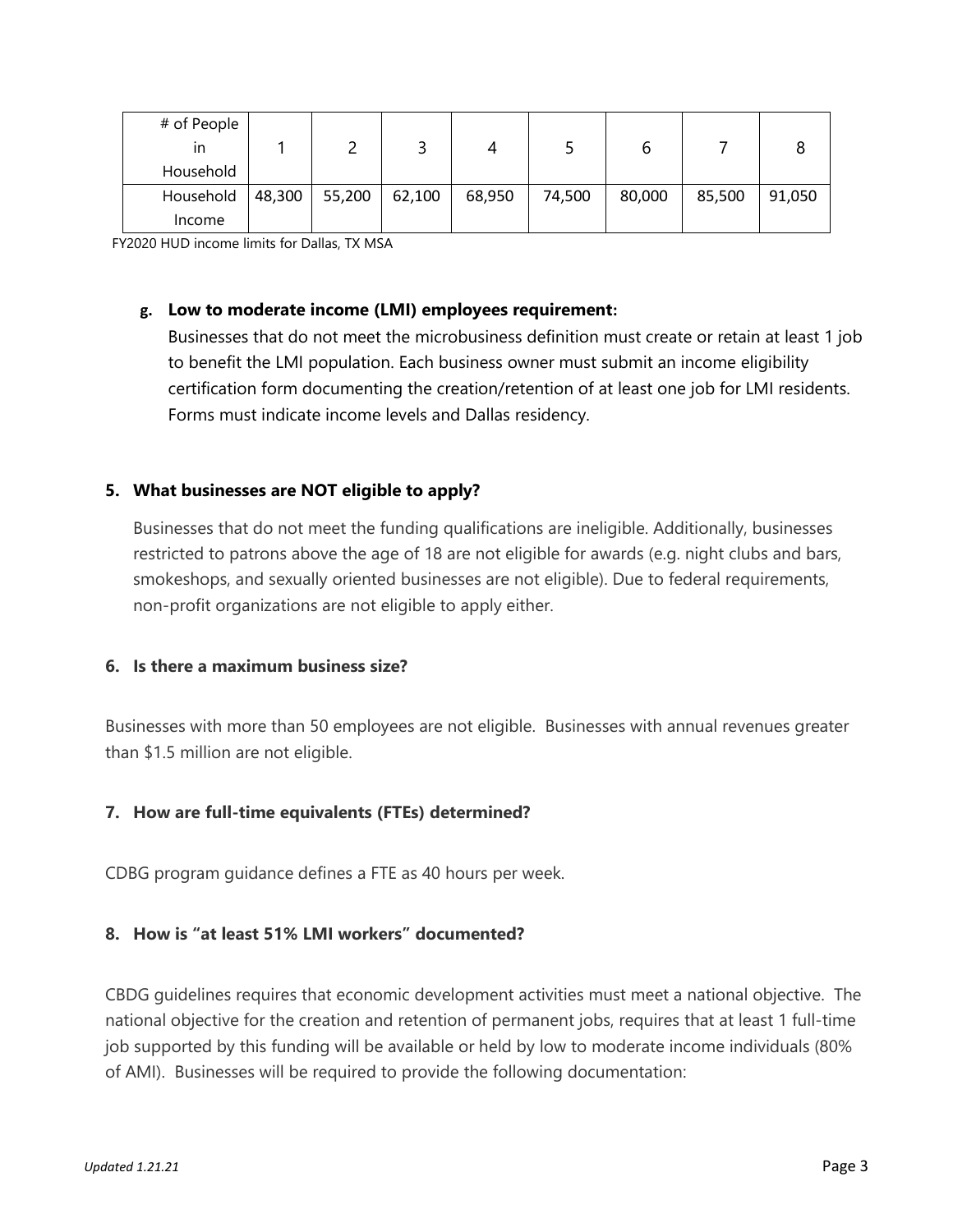- A written agreement that at least one of the created or retained permanent jobs on FTE (40 hours) basis will be held by LMI persons (80% AMI)
- Evidence that without the CDBG assistance that the job will be permanently lost
- Listing by jobs title of the jobs retained with information pertaining to which jobs are held by LMI
- For each job created/retained and held by a LMI person, information on the size of the annual income of the person's family or evidence that the person may be presumed to be LMI based on the location of the business and/or the LMI residence.

# **9. Is a personal guaranty required?**

Yes, a personal or corporate guaranty will be required for all loans under this program. Guaranties are not required for the grant component of the program.

# **10. Is there a collateral requirement?**

No. Unsecured loans will be allowed under this program. An unsecured loan is a loan in which no collateral has been pledged. A loan that only has a guaranty is not a secured loan. Unsecured loans will be reviewed annually by the program administrator and OED staff for payment performance.

# **11. How is the interest rate determined between 0% and1%? What are the factors and who makes the decisions?**

Loans will be graded by the third-party administrator from 1 to 3. A loan rated 1 will be considered to have minimal risk. A loan rated a 2 will have moderate risk. A loan rated a 3 will have acceptable risk. The loan will be assessed during the credit review process and the program administrator will make that decision regarding the appropriate interest rate for the credit facility.

# **12. Will credit be checked for the loan program?**

Yes, those who apply for the loan component of the SBCF will be subject to a personal and business credit review.

# **13. How are 1099 contractors or self-employed candidates treated?**

Self-employed candidates or 1099 contractors that own the business may be eligible for this funding if other eligibility requirements are met. This includes income requirements, registration with the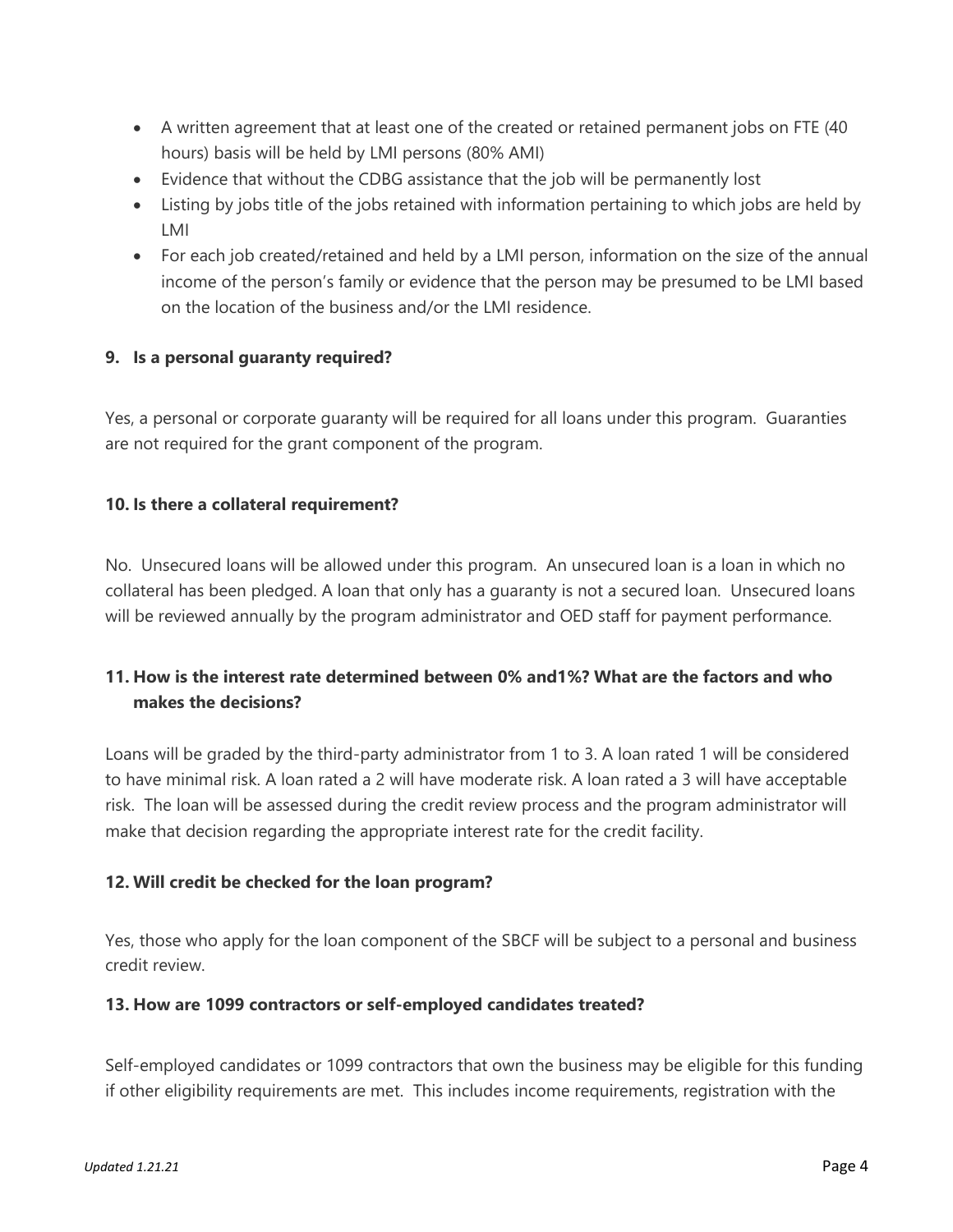state or country, documented proof of financial loss, and revenue and tax statements from the previous year. Home-based businesses must have all the required documentation (EIN, permits, incorporation documents, licenses, etc.) on the Federal, State, and local level to participate in the SBCF. Because the CDBG program goals are to create and/or retain jobs for the LMI population, if funded under the CDBG funding, you need to demonstrate your employee's retention or job creation for this program unless you are a sole-proprietor.

# **14. How does a business demonstrate 25% or greater financial loss related to the emergency regulations?**

Businesses may submit annual gross revenue statements from previous years. Businesses will need to provide supporting documentation such as tax returns and supporting schedules and/or financial statements (audited and unaudited financial statements will be accepted).

Monthly income statements for 2019 may also be required to assess month-to-month performance of the business. Businesses will also need to supply monthly financial statements, profit and loss statements, and/or sales and use receipts for January, February, March and April of 2020.

# **15. How will qualified awardees be selected?**

For Round 1, businesses who submitted funding for grant funding were grouped into two categories: those located in distressed areas (census tracts with poverty rates of 30 percent or greater or median family income at or below 60 percent of area median income) and citywide A map will be available of these areas on the dallasecodev.org website. \$1.25 million is set aside for each group, with the expectation that there will be more applicants from the City-wide category. Weighting the investments towards distressed areas allows the City to target businesses that are more likely to experience economic shocks. For Round 2, all applicants are put into a Citywide lottery.

The loan program was available for businesses City-wide. Applicants went through a lottery process to be selected for potential funding.

# **16. What kind of documentation is required?**

Required documents include W-9, documents supporting number of employees and payroll (like a IRS 941 form), documentation demonstrating a 25% loss or greater of revenue since March 2020, registration with Secretary of State, profit and loss statement from previous year, and personal and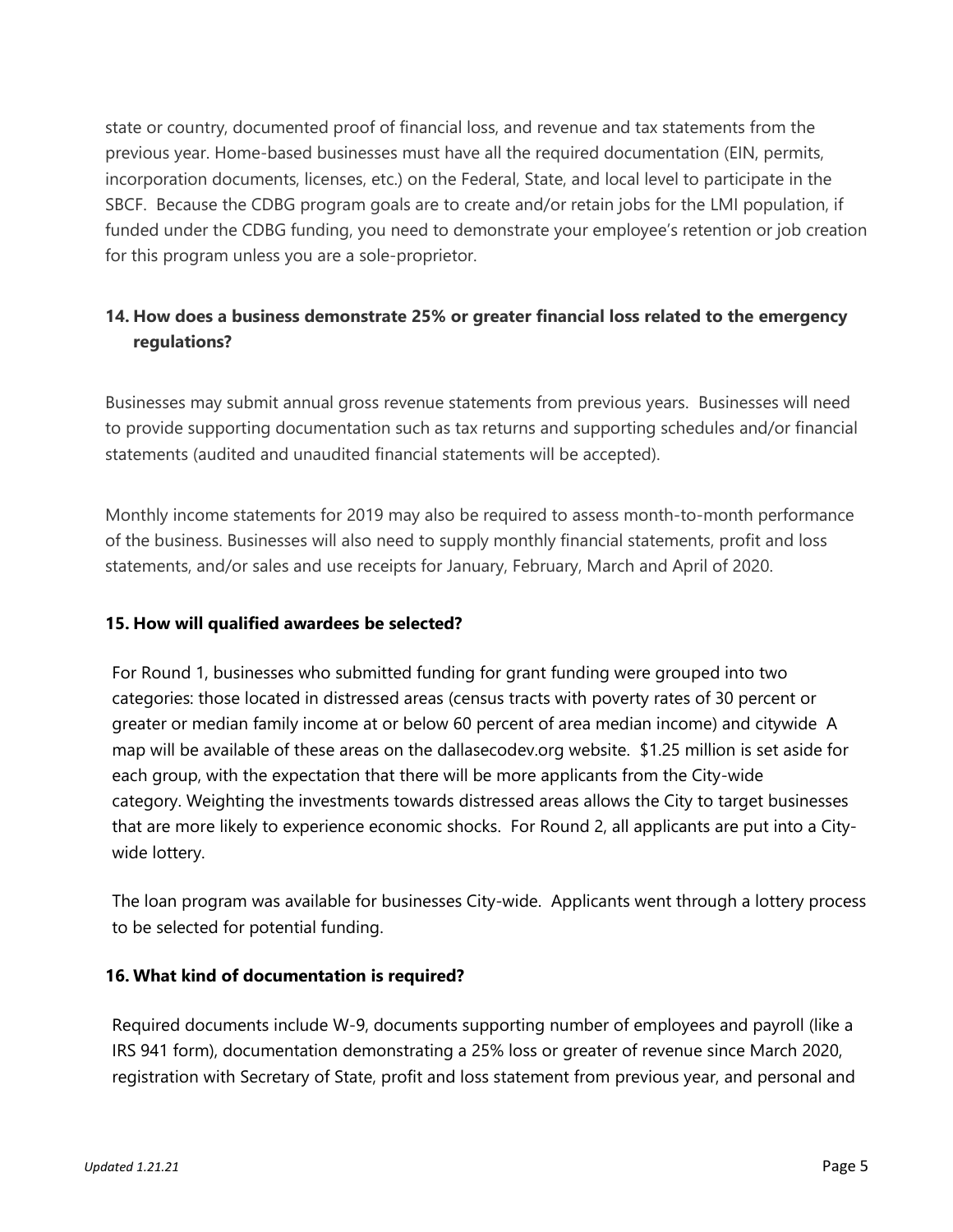business tax returns from previous year, which may include sales and use tax. The financial statements/information will be presented directly to the program administrator.

### **17. If I owe the IRS taxes, am I eligible?**

A company with delinquent federal taxes is not eligible unless they have a documented payment plan with the Internal Revenue Service (IRS).

#### **18. Are City of Dallas employees eligible?**

No, City of Dallas employees and City of Dallas officials are not eligible for the SBCF program.

### **19. If I've applied for other federal funding, am I able to apply for this funding?**

Yes, you may apply for this funding if you've applied for SBA funding. However, you may NOT use these funds to cover expenses that you have received other federal funding for and funding may be reduced if you are able to get assistance from other sources including state or federal disaster relief.

#### **20. How much money could businesses receive?**

Grants will be awarded in the maximum amount of \$15,000. Grants are sized based on revenue. Loans will be awarded in a maximum amount of \$50,000. Loans are sized based on revenue and the ability to repay.

#### **21. What can the grant be used for?**

Grant money may only be used for the operating expenses of the awarded business. The operating expenses are defined as the day-to-day trading operations of the business. Grant amounts are sized based on 2019 revenue or expenses, and is the lessor of \$15,000 or 3 times the average of monthly revenue (or expenses) from 2019.

### **22. What can the loan be used for?**

Loan funds may only be used for the operating expenses of the awarded business. The operating expenses are defined as the day-to-day trading operations of the business. Loan amounts are sized based on payroll, rent, utilities and inventory expenses, or revenue and is the lessor of \$50,000 or 3 times the average of monthly revenue (or expenses) from 2019.